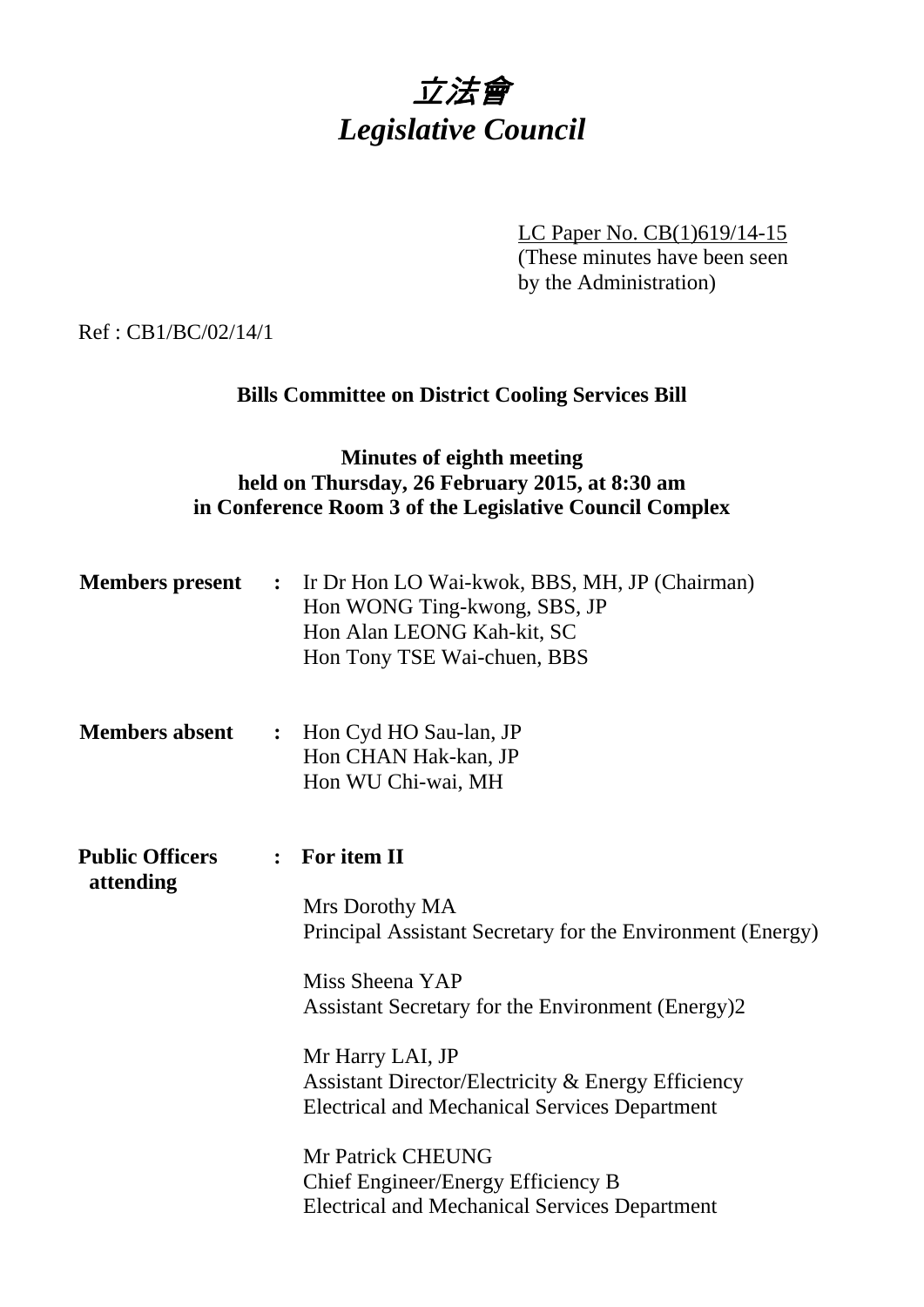|                                             | Mr YIP Man-kit<br>Senior Engineer/Professional Support 3<br><b>Electrical and Mechanical Services Department</b> |
|---------------------------------------------|------------------------------------------------------------------------------------------------------------------|
|                                             | Mr Peter SZE<br>Senior Government Counsel (Law Drafting Division)<br>Department of Justice                       |
|                                             | Mr Henry CHAN<br>Senior Government Counsel (Acting) (Law Drafting Division)<br>Department of Justice             |
| <b>Clerk in Attendance:</b> Ms Shirley CHAN | Chief Council Secretary (1)1                                                                                     |
| <b>Staff in attendance :</b>                | Miss Winnie LO<br><b>Assistant Legal Adviser 7</b>                                                               |
|                                             | Miss Lilian MOK<br>Senior Council Secretary (1)1                                                                 |
|                                             | Ms Mandy LI<br>Council Secretary (1)1                                                                            |

- 2 -

#### Action

# **I. Confirmation of minutes**

(LC Paper No. CB(1)562/14-15 **—** Minutes of the meeting held on 13 January 2015)

The minutes of the meeting held on 13 January 2015 were confirmed.

### **II. Meeting with the Administration**

Follow-up to issues arising from previous meeting

(LC Paper No. CB(1)579/14-15(01) **—** List of follow-up actions arising from the meeting on 16 February 2015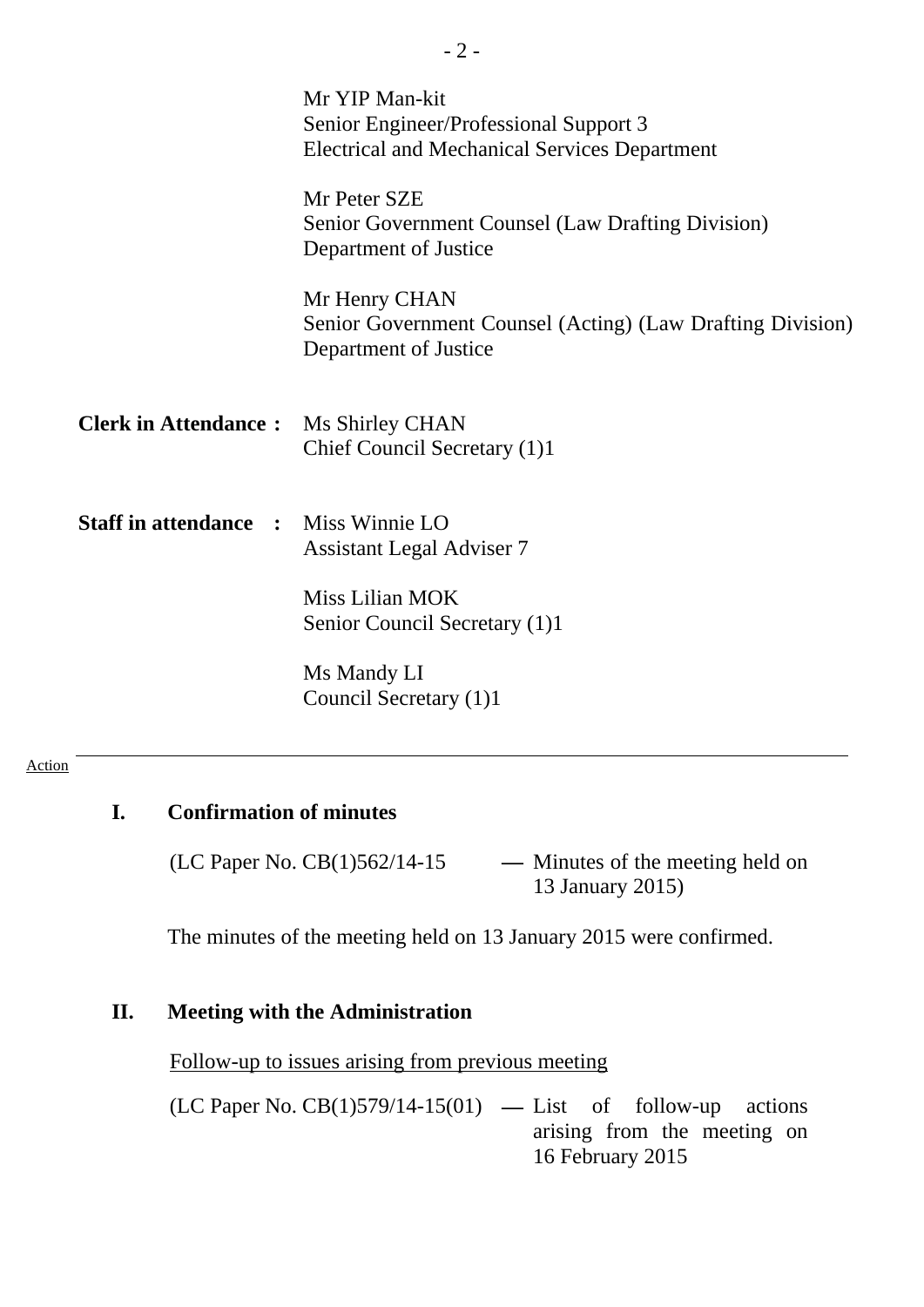| LC Paper No. $CB(1)579/14-15(02)$ — Draft Committee Stage |                |                            |  |
|-----------------------------------------------------------|----------------|----------------------------|--|
|                                                           | Administration | amendments proposed by the |  |

Relevant papers

| LC Paper No. CB(3)10/14-15 |  | — The Bill |
|----------------------------|--|------------|
|                            |  |            |

- LC Paper No. CB(1)548/14-15(01) **—** List of follow-up actions arising from the meeting on 9 February 2015
- LC Paper No. CB(1)548/14-15(02) **—** Administration's response to the issues raised at the meeting on 9 February 2015

2. The Bills Committee deliberated (index of proceedings attached at the **Annex**).

3. The Chairman concluded that the Bills Committee had completed the scrutiny of the District Cooling Services Bill ("the Bill") and had no objection to the draft Committee Stage amendments ("CSAs") proposed by the Administration to the Bill.

Legislative timetable

4. The Bills Committee noted the Administration's intention of resuming the Second Reading debate on the Bill at the Council meeting of 25 March 2015. The Chairman would report the deliberations of the Bills Committee to the House Committee on 13 March 2015. The deadline for giving notice of CSAs, if any, to the Bill would be 16 March 2015.

## **II. Any other business**

5. There being no other business, the meeting ended at 9:08 am.

Council Business Division 1 Legislative Council Secretariat 6 March 2015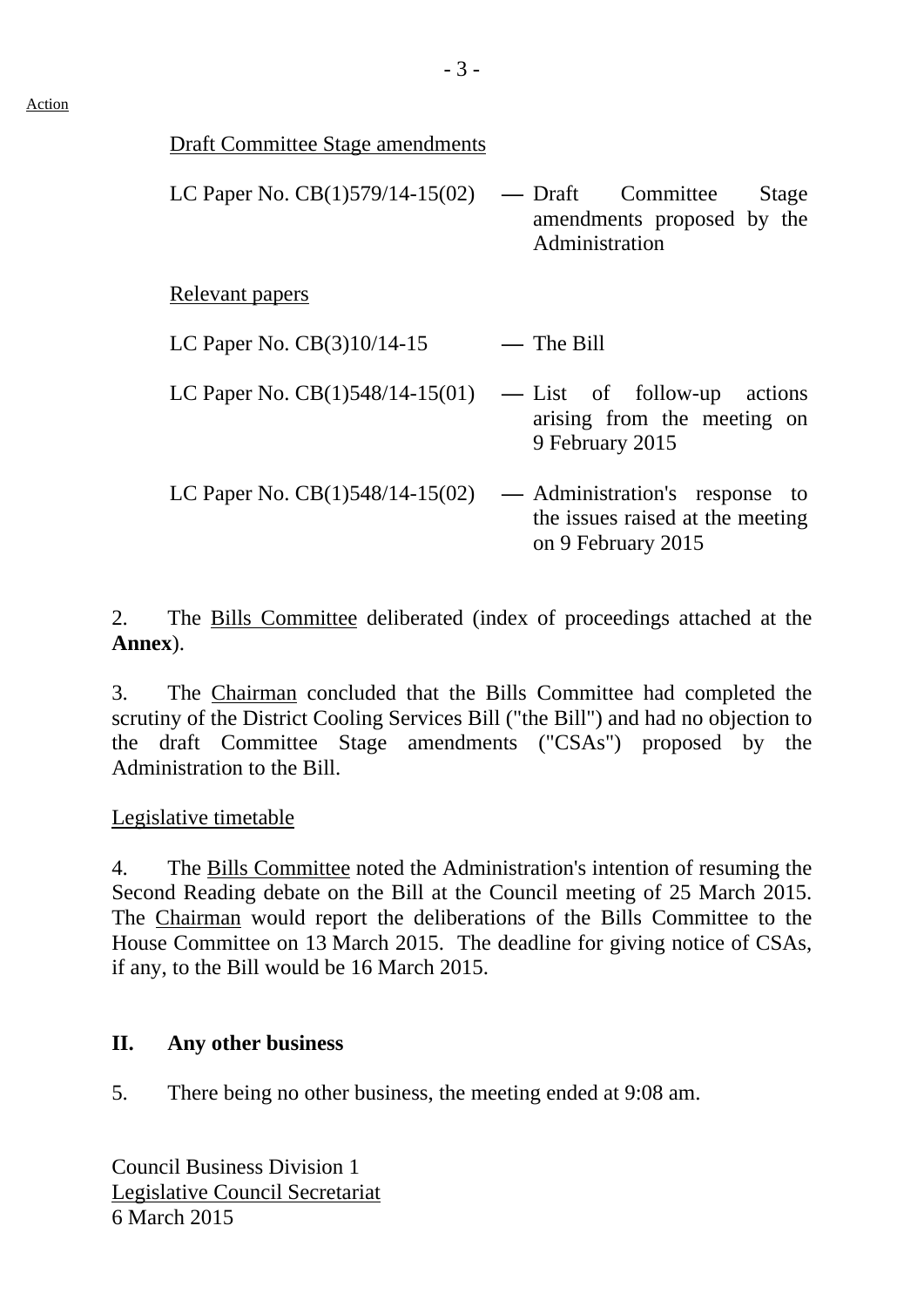#### **Bills Committee on District Cooling Services Bill**

#### **Proceedings of the eighth meeting on Thursday, 26 February 2015, at 8:30 am in Conference Room 3 of the Legislative Council Complex**

| <b>Time</b><br>marker | <b>Speaker</b>                                   | Subject(s)                                                                                                                                                                                                                                                                                                                                                                                                                                                                                                                                                                                                                                                                                                                                                                                                                                                                                                                                                                                                                                                                                         | <b>Action required</b> |  |
|-----------------------|--------------------------------------------------|----------------------------------------------------------------------------------------------------------------------------------------------------------------------------------------------------------------------------------------------------------------------------------------------------------------------------------------------------------------------------------------------------------------------------------------------------------------------------------------------------------------------------------------------------------------------------------------------------------------------------------------------------------------------------------------------------------------------------------------------------------------------------------------------------------------------------------------------------------------------------------------------------------------------------------------------------------------------------------------------------------------------------------------------------------------------------------------------------|------------------------|--|
|                       | Agenda Item I - Confirmation of minutes          |                                                                                                                                                                                                                                                                                                                                                                                                                                                                                                                                                                                                                                                                                                                                                                                                                                                                                                                                                                                                                                                                                                    |                        |  |
| $000653 -$<br>000729  | Chairman                                         | The<br>minutes<br>of<br>the<br>meeting<br>held<br>on<br>13 January 2015 (LC Paper No. CB(1)562/14-15)<br>were confirmed.                                                                                                                                                                                                                                                                                                                                                                                                                                                                                                                                                                                                                                                                                                                                                                                                                                                                                                                                                                           |                        |  |
|                       | Agenda Item II - Meeting with the Administration |                                                                                                                                                                                                                                                                                                                                                                                                                                                                                                                                                                                                                                                                                                                                                                                                                                                                                                                                                                                                                                                                                                    |                        |  |
| $000730 -$<br>003651  | Chairman<br>Administration<br>Mr Alan LEONG      | <b>Briefing</b><br>the<br>draft<br>Committee<br>Stage<br>on<br>("CSAs")<br>amendments<br>proposed<br>the<br>by<br>Administration to the District Cooling Services<br>Bill ("the Bill") (Annex A to LC Paper No.<br>$CB(1)579/14-15(02)).$<br>Clause $22(1)(c)$ and (d)<br>Members noted that in response to members'<br>raised at the last meeting, the<br>concerns<br>Administration would move a CSA to the effect<br>that the following two decisions would be<br>rendered appealable under clause $22(1)$ –<br>a decision to suspend or terminate district<br>(a)<br>cooling services to a building<br>under<br>clause $7(1)(d)$ , (e) or (f); and<br>a decision not to resume the services to a<br>(b)<br>building under clause $8(2)$ where the services<br>were suspended under clause $7(1)(d)$ , (e) or<br>(f).<br>Clause $25(2)(b)$<br>Noting that an appeal board would consist of five<br>members comprising a chairperson and four<br>members, Mr Alan LEONG expressed concern<br>that the proposed amendment to clause $25(2)(b)$<br>which stated that "the remaining 4 members must |                        |  |
|                       |                                                  | be appointed from all of the 3 categories of<br>members specified in section $24(1)(b)$ , (c), and<br>(d)" could not clearly reflect the Administration's<br>intent that an appeal board would comprise at<br>least one member appointed from each of the<br>three categories specified in clause $24(1)(b)$ , (c),                                                                                                                                                                                                                                                                                                                                                                                                                                                                                                                                                                                                                                                                                                                                                                                |                        |  |